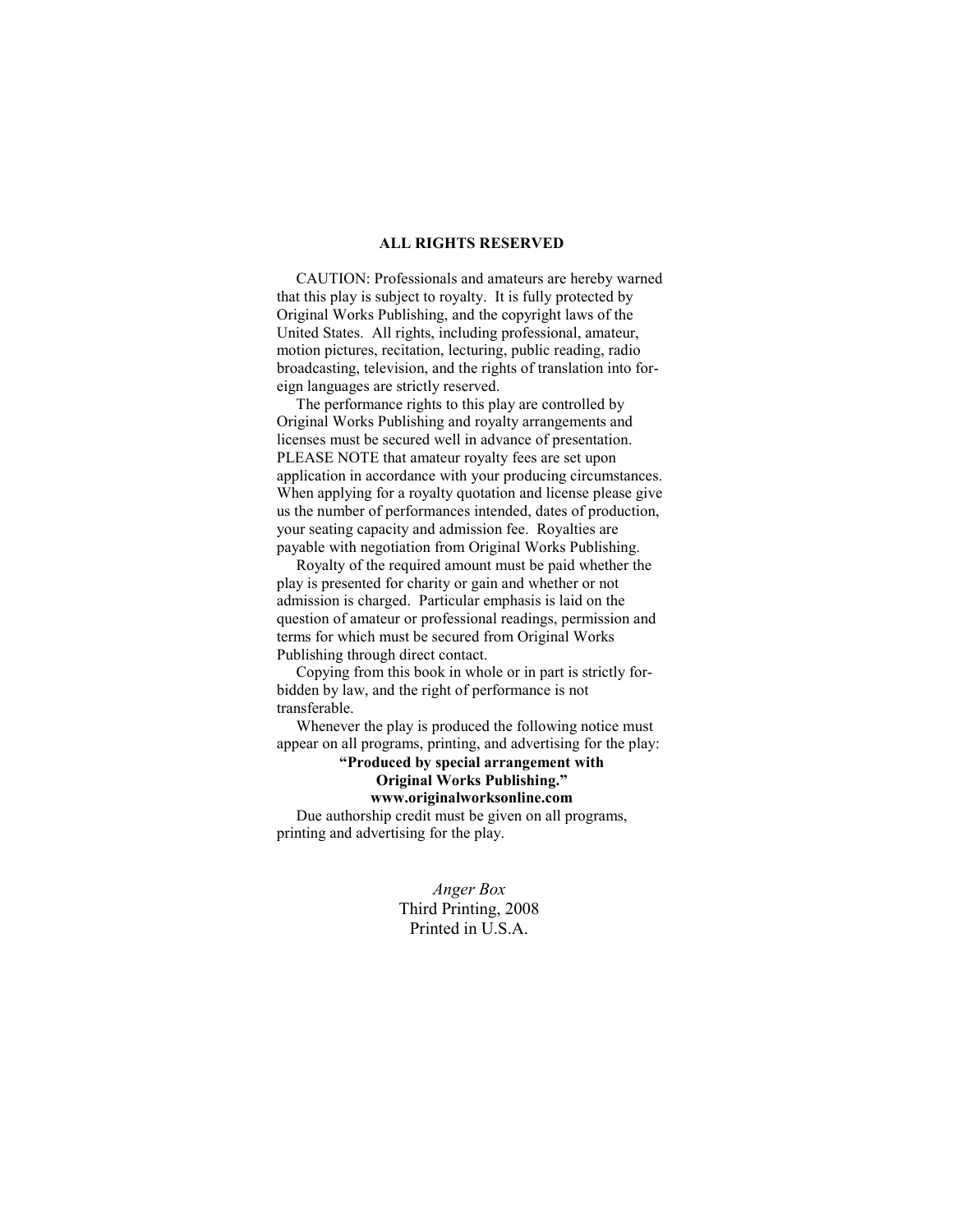# **More Great Plays Available From OWP**

# **Suburban Peepshow by James Comtois**

6-8 Males, 2 Females **Synopsis**: Bill is a husband, father, and professional. But this week, a cross dressing social deviant gets fired at the office and Bill is poised to step into his position. The promotion all but guarantees new dishtowels for the wife, and the in-ground pool for son Jeremy. But a New Girl in the office has designs for Bill, and he ain't gonna pass it up… if you know what I mean. Who can blame him with his wife contemplating jumping the Pool Guy, a strange Carnie Barker interrupting dinner, and the occasion Gladiator battle waiting at home. It all depends on how the Playwright is feeling tonight.

## **Touchstone, U.S.A.**

**or How Terrorism Brought an American Family Back Together**

# **by Paul North**

3 Males, 3 Females

some play multiple roles **Synopsis:** Billy converted to Islam causing his parents to think he's a terrorist; now the only solution is for the ghost of Billy's older sister, Liberty, to come back and set things right again. A look at the American family and all its dysfunction.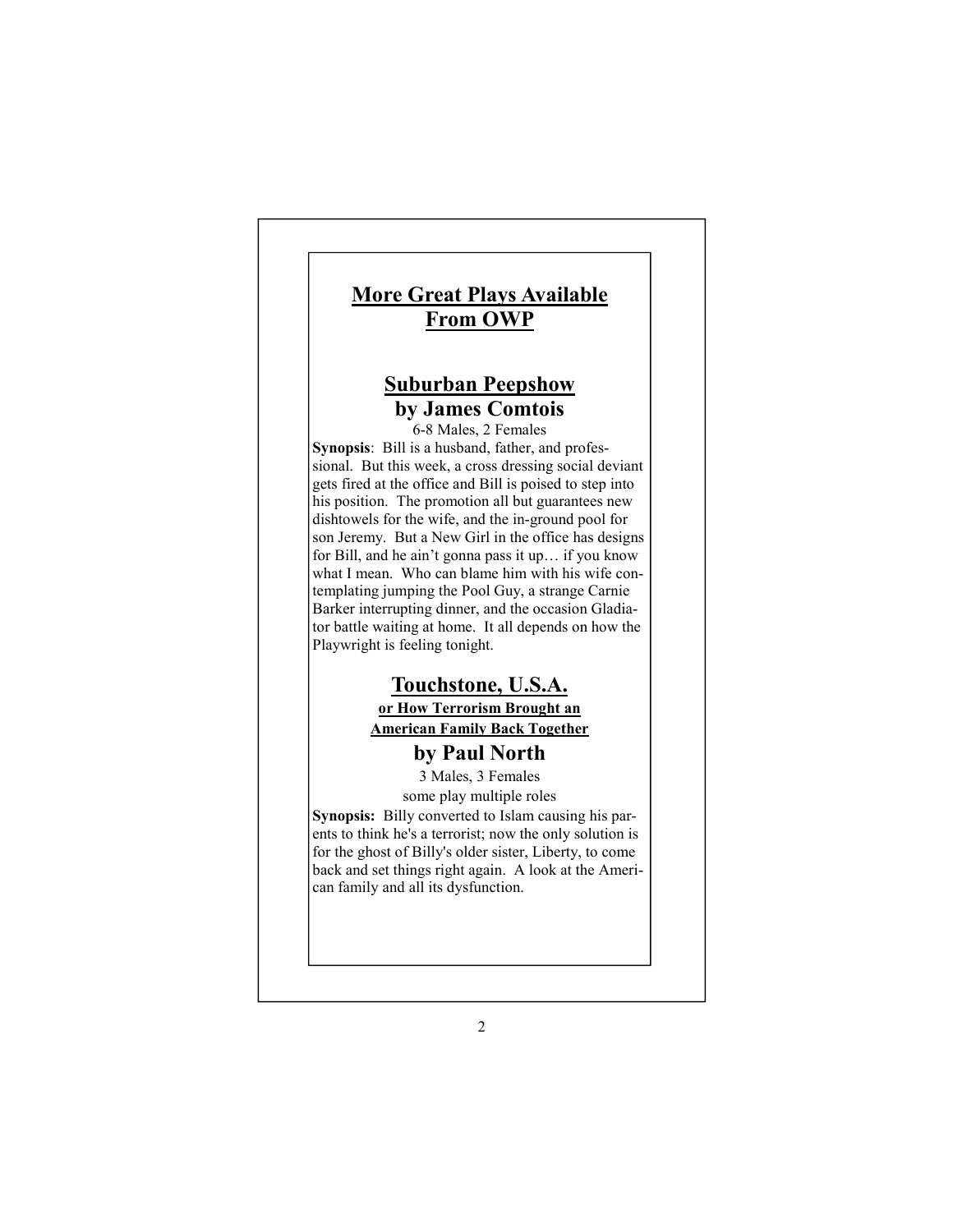

*Anger Box* was designed to be an interchangeable collection of monologues, which a director could pick and choose to create an original show that is unique to their own company.

The pieces were not written in any particular order, though there are recurring ideas and images throughout which give the "play" an overall sense of thematic cohesiveness. It is up to each production to determine the arrangement of monologues which will have the greatest impact for their particular audience.

The script is presented here in the order first performed by Cherry Red Productions (Washington D.C.) on January 17, 2003.

*If you like, you can pretend that none of this is really happening.* 

*Or you can pretend that it is. And give your mind a little adventure.* 

*You can always remind yourself later that these are things that someone else has thought of.*  Not you.

> *But for the next 75 minutes, you will be thinking them, too.*

*And if you can convince yourself that none of these ideas has ever crossed your mind. And never will. And never could.* 

*If you can do that…* 

*...What a waste of 75 minutes that will be.*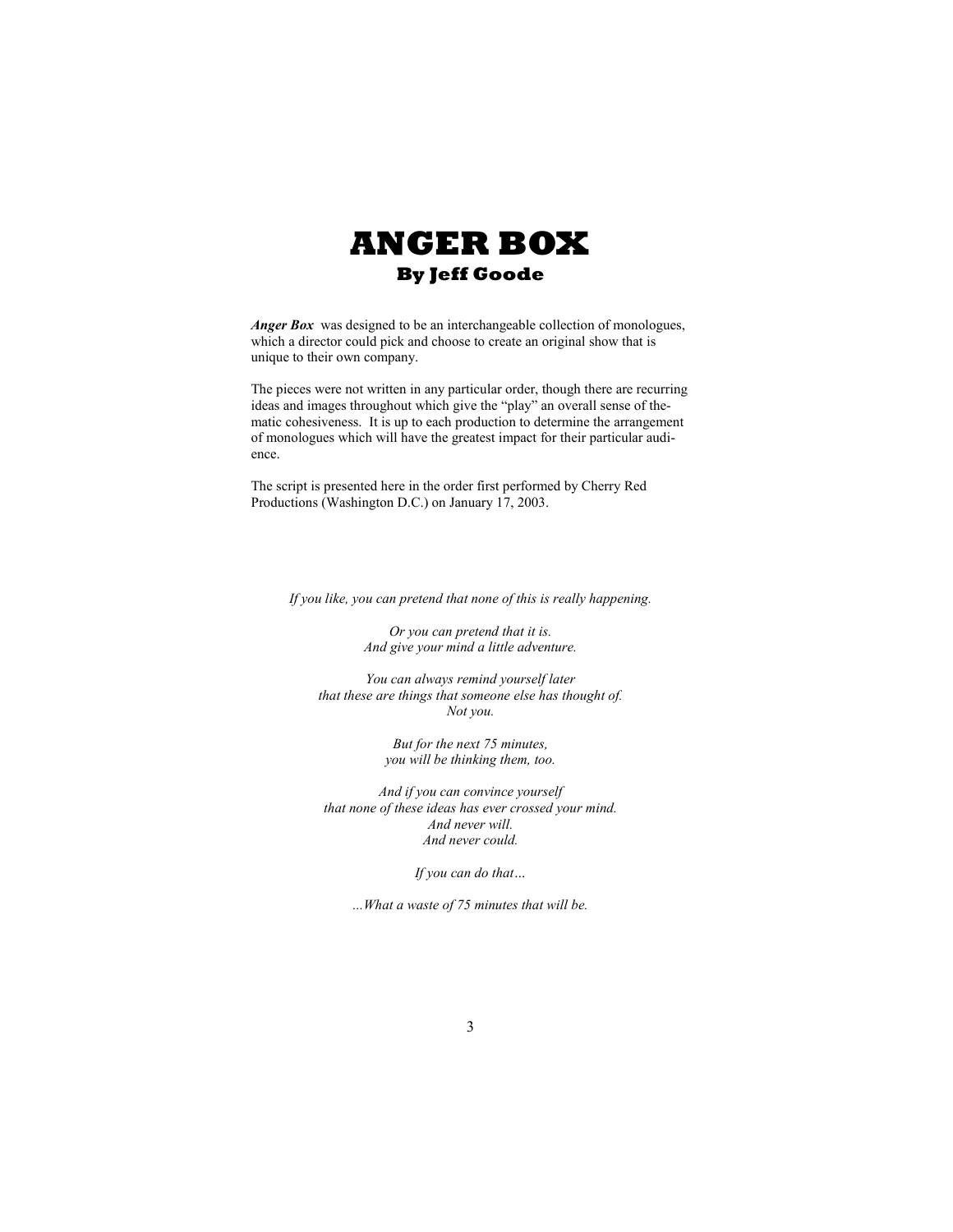## *Anger Box*

*(LIGHTS UP)* 

I'm only telling you this because I don't have to. So, off the record, just between you and me: ...There's this guy.

And he works at the gas station on the corner of Aloe and Pennsylvania. (And, frankly, I think he owns the station, but he's too fucking cheap to hire any help, so half the time you drive by, he's the only one there. So what does that tell you?)

So, anyway, so last week somebody kills this guy. Like a drive-by. Cuz at first they thought it was a robbery, but no money was taken. And now all a sudden they're calling it a hate crime.

So my question is: Is it still a hate crime if it was self-defense?

I mean, what if this guy was just a total asshole? Does that make it a hate crime? I mean, that's every murder, really, right? You gotta hate someone pretty bad if you're gonna kill them. I mean, it's hardly ever that someone gets murdered because people really, really like them. Why does it have to be a special category?

I mean, like this guy that got killed. Nobody liked him. I mean, if hate is your motive. Everybody had a reason to kill him. *I* coulda been the one to kill him if that's all it takes. In fact, I would say that I had more reason than most.

And I know you're thinking, "There's never a reason to kill anybody." But that's just so closed-minded. You don't know what he was like, this guy. I mean, this guy... No disrespect, but just between you and me. Thank God, okay? Good riddance. There I said it.

And I know how that makes me look, but sometimes you gotta just stand up for your rights and say, I don't care what anybody thinks, that's just how it is. And if you disagree, I'm sorry, but you don't know.

Because that's the thing is you'll have people from all over, from New York, or fucking San Francisco, writin' about... I don't know. *Intolerance*. Or, I don't know, *profiling*. Because of how something looks on the surface, but do they even take the time to come down here and find out, or research or even ask somebody? Do they ask anybody? I mean, ask me, I'll tell you.

Cuz things aren't always how they look, is all I'm saying. And I stand by that. You can't just go judging people by how they behave.

Like, for example, this guy who got shot. Fine upstanding business owner, member of the community, right? But where did he get the money to own a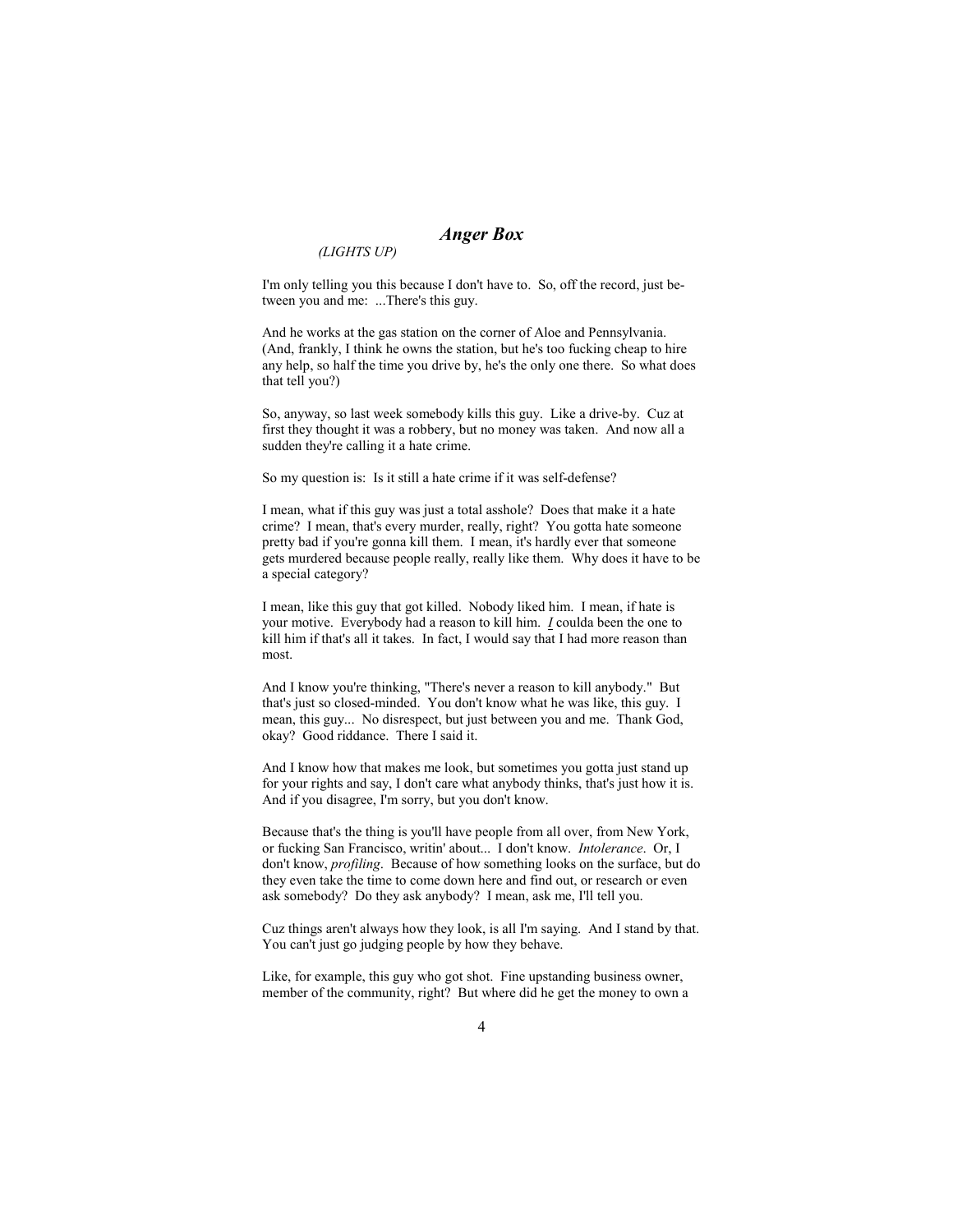business? Just over from what-the-fuck. Two years in this country, five years, I dunno, whatever. Doing what? Driving a fucking cab, probably. Five years maybe, tops. Hasn't even learned the language and then - boom owns his own business. Like I'm buying that. Bullshit.

I've been 15 years on my job and I don't own shit. I'm still paying for my truck. And now it's impounded so I can't even use it. So I'm paying \$150 a month for nothing.

And this guy! Little station. Great location. Major intersection. Eight pumps. Not just four. Four on *each side. All* self-service so he doesn't even have to get off his ass. Just sit in his little booth and take my money.

So everywhere I go, that's what I think: More money for him. 25 miles to the gallon, I get. So every 25 miles - more money for him. I haul a load of trash out to the dump. Money in his pocket. Go to a ball game. Money in his pocket. Everything I do. Cuz I love that truck. Got 100,000 miles on it. Who's gettin' rich? Fuckin' Achmar McYahoo.

Fuckin' *I* could run a gas station. And *I* - check it out - would have *full service*. Check your oil. Windshield. Tires? No problem: tires. At self-service prices.

*(taps his head)* American ingenuity.

But that's the thing. Being an American don't count for shit in this country.

"Sorry, we need collateral. We need," I don't know, "credit reports." And, "oh, what's this I see? You owe American Express \$1000 dollars?"

No! My *girlfriend* owes American Express a thousand dollars because that's her engagement ring that she charged. That I let her pick out, because nothing can be perfect for her. So you go ahead, honey, you just pick the one you like, because that's the kind of guy I am. And then when I find out it's a thousand dollars... Do you know how long it takes me to make a thousand dollars?

It doesn't matter. It doesn't matter if you know. She knows how long it takes. And when I try to discuss it with her, can she be reasonable? No, that would be too much to ask, so now it's at the bottom of the lake, so the fuck I'm paying for it. American Express can suck my American cock.

So "I'm sorry we cannot authorize your loan."

You know why they have armed guards at a bank? Exactly for that. So they can say shit like that to your face and they got somebody around to pull you off 'em before you're completely finished.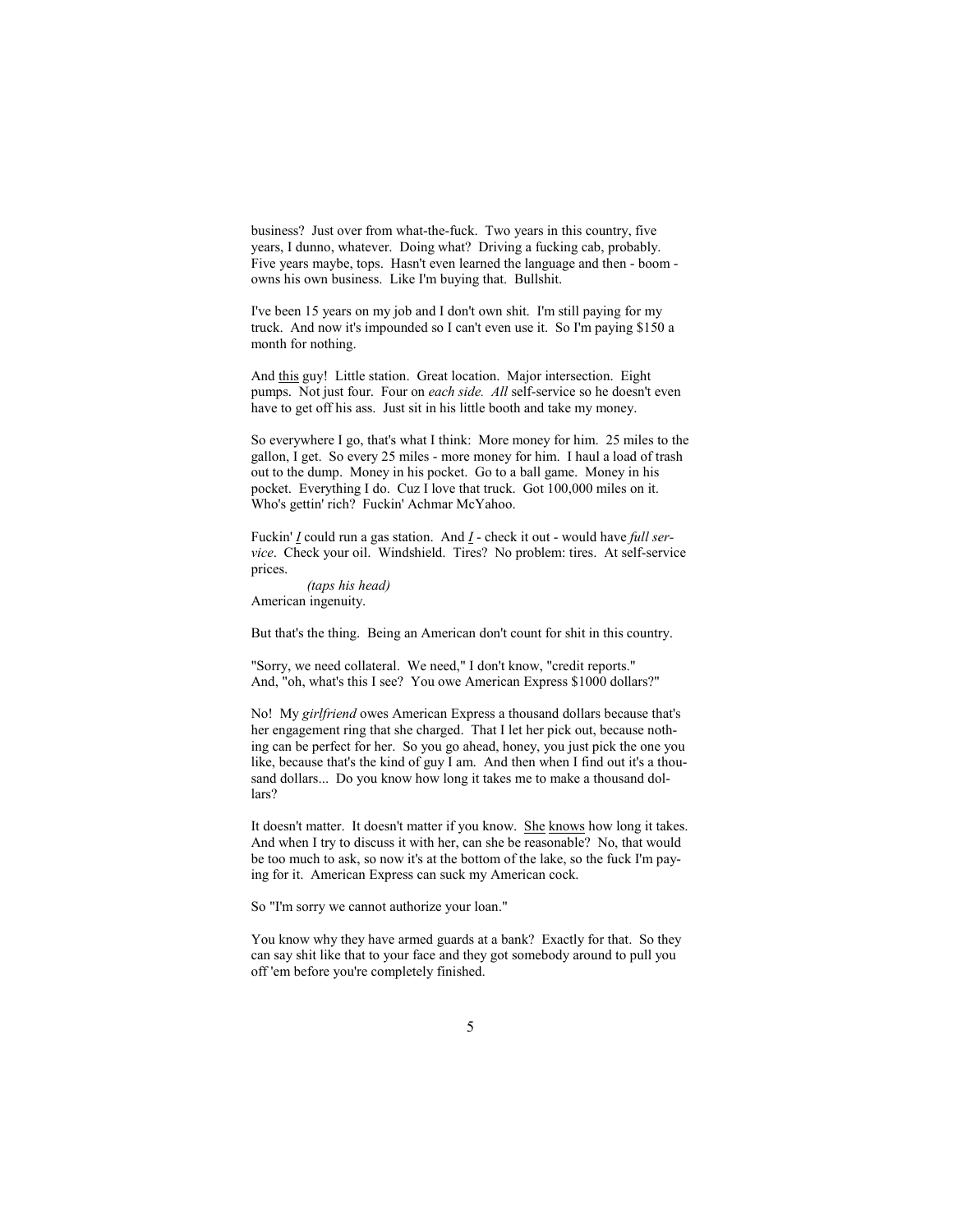That is one lucky faggot.

But this Egyptian... Let me ask you one question: What kind of collateral does he have? What kind of credit history does he have? I'll tell you what none. I'll tell you what he's got. The Mafia. That's how they do it.

Not the real Mafia. Not like "The Godfather". Because I got no problem with Italian Americans. "The Sopranos" kicks ass. Cuz how cool would that be to have in your neighborhood?

But no, we got this Middle Eastern Hindu Palestinian OPEC bullshit. Where they all stick together, because why? Because they all wear fucking turbans? Because they all have brown skin? My cousin Bobby almost married a Mexican chick, so don't talk to me about racism.

I'll tell you what it is. It's all this fundamentalist Buddhist crap where Allah teaches them that we're the Great Satan because we like Freedom and Equality and because we think women look hot in a thong bikini once in awhile instead of all those veils and baggy shit so you can't tell if they're fat or not.

Cuz you *know* that's what this is all about. Because when Mohamed gets back to the hotel room on his wedding night and finally gets his virgin bride unwrapped out of all her tarps and shit and it turns out she's a fucking pig.... Hell, yes, he wants to blow up some Americans. I would, too.

So when they got a problem, instead of just changing it in their Bible like we do and problem solved, they have to go: Okay, now everyone else has to suffer, too. So they do this "we all have to stick together" thing and get rid of Israel - like *that's* their problem. So the Arabs support the Palestinians. And the Libyans help the Albanians. And Iraq and Iran and Yemen.

And that would be fine if they all wanted to stay over there and be Islamic in Mecca. Which seems like the obvious thing if you ask me.

But what happens is one of them comes over here. And he wants to open a gas station. So he can sell *their* oil over here. And he doesn't even know the language. So is the faggot at the bank going to approve that? No, because the guy could just say, "I didn't know what I was signing." Or "It's against the Koran to pay interest" or some shit, so he can't go to a bank.

But it doesn't matter because they just get some sheik to go in on it with 'em because he's making a profit on the oil anyway, so it's all gravy for him. So they can have as many gas stations and 7-11s as they want at pure profit until they take over that way.

But you don't have to believe *me.*

I shouldn't even be saying this because: Religion and politics, you know what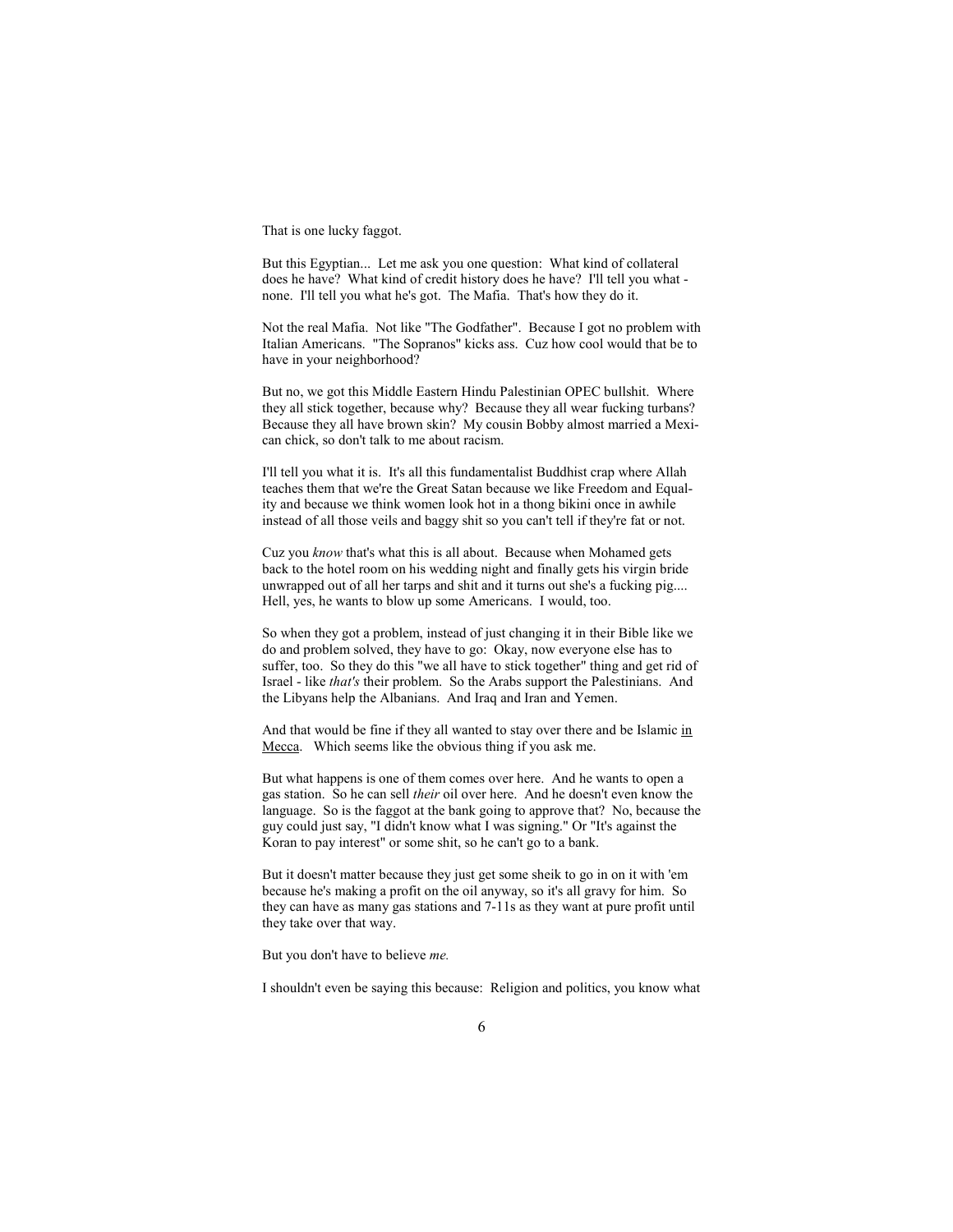they say. And this is both. So never mind, fuck it. It's a free country, right? So what if an honest American can't make an honest living and gets arraigned on assault charges while this sick fuck is charging almost 2 dollars a gallon and won't even wipe your fucking windshield.

And he gives you this *look* every time you walk in.

Because you know what it is, really? This is the thing: We have something in this country called "innocent until proven guilty". I just want to say that up front. Innocent until proven guilty.

Because what it is, really - This guy thinks I did something to his daughter. Like tried to rape her or something. And I don't even want to get into this he said/she said bullshit about "What is rape?" because that doesn't even matter.

That's not the point, because the point is... Whatever happened. Whatever he thinks happened. He doesn't know.

I know he doesn't know, because how is he going to find out? She's not gonna say nothing. They can't even look a woman in the eye without a veil on. You think she's gonna tell him how her date went?

So, every time I go in there, he looks at me like he knows I'm guilty of something which I know for a fact he don't know. But that's how he looks at me anyway. But where's the proof? Where's the presumption of innocence? For all he knows it could be that it turns out it was consensual. Did he ever think of that? That maybe there's a reason she didn't go to the police. That maybe there's a reason she doesn't talk to him about it. Like maybe in this country it's none of his business if she wants to go to a party and doesn't feel like telling him every little detail of what goes on in her private life.

So she makes shit up.

Did it ever occur to him that whatever that little bitch told him - if she even told him anything at all - which I don't think she did - isn't exactly the whole truth?

So now every time I go in there I have to feel like I'm on trial for something when I'm there to give him money! That's the thing that pisses me off. I'm the customer. He's getting rich off me. You'd think there'd be some kind of common courtesy to smile at least while he's raking me over the coals with every gallon. *I'm* the one who's getting raped. I didn't ask to be out of gas. But he makes me feel like the fucking Inquisition every time I walk in.

Listen, if you don't like it, don't open a store. Go back to driving a cab so you can decide who you pick up and who you don't based on the color of their skin, or what part of town you think they live in that you don't go to.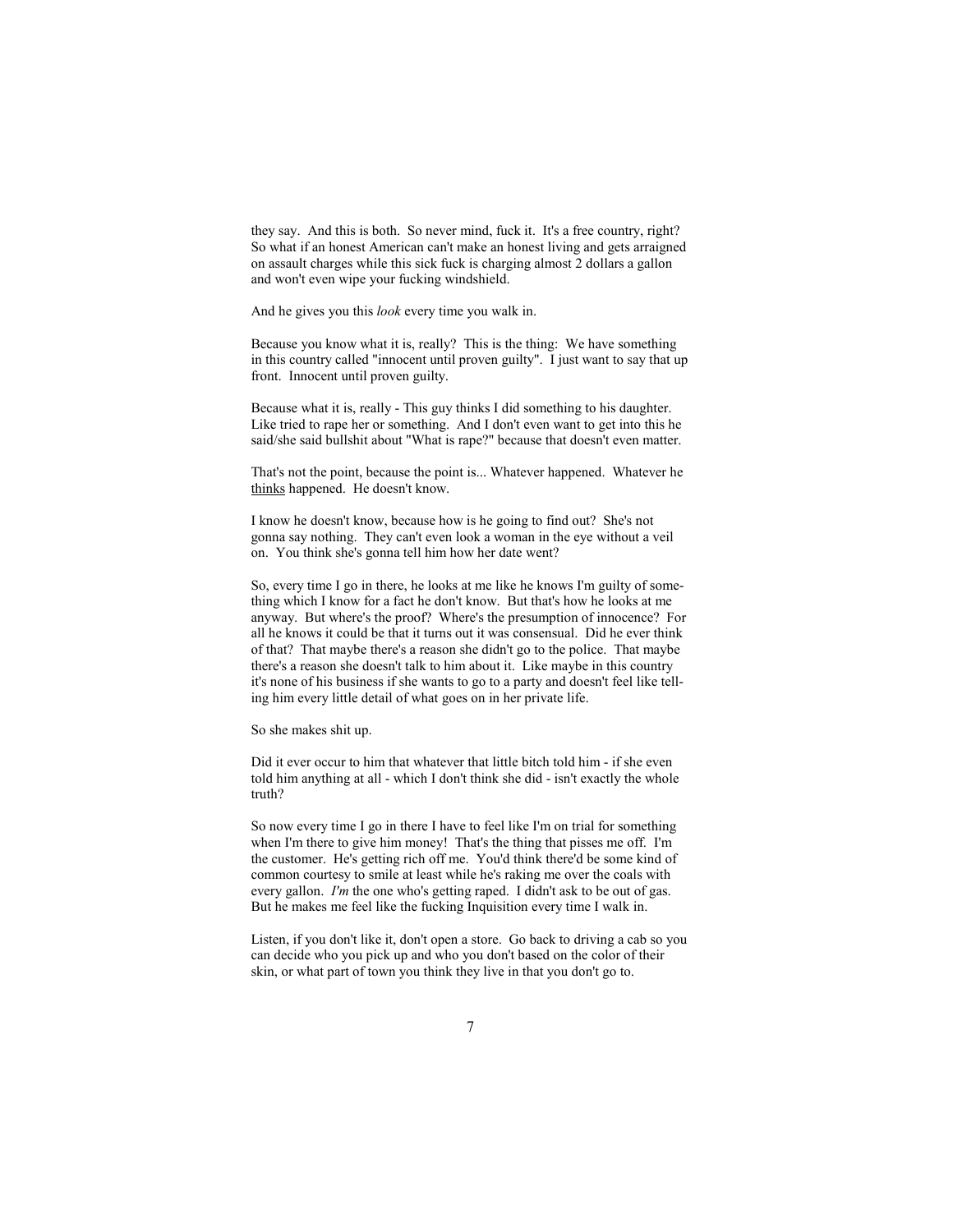But if you're gonna open a business in my part of town, then you're gonna get people like me comin' in, because this is a free country. And if you don't like it, you're free to leave it and go back to wherever it is you're from that everybody else is just like you so you can discriminate against your own kind.

But don't come in here with your bombs and your racism and your centuriesold quarrels that nobody understands and blame innocent people because you don't have nice stuff in your own country. Because that's the kind of shit where somebody ends up dead.

So don't ask me, but that's what I think happened.

*(BLACKOUT)*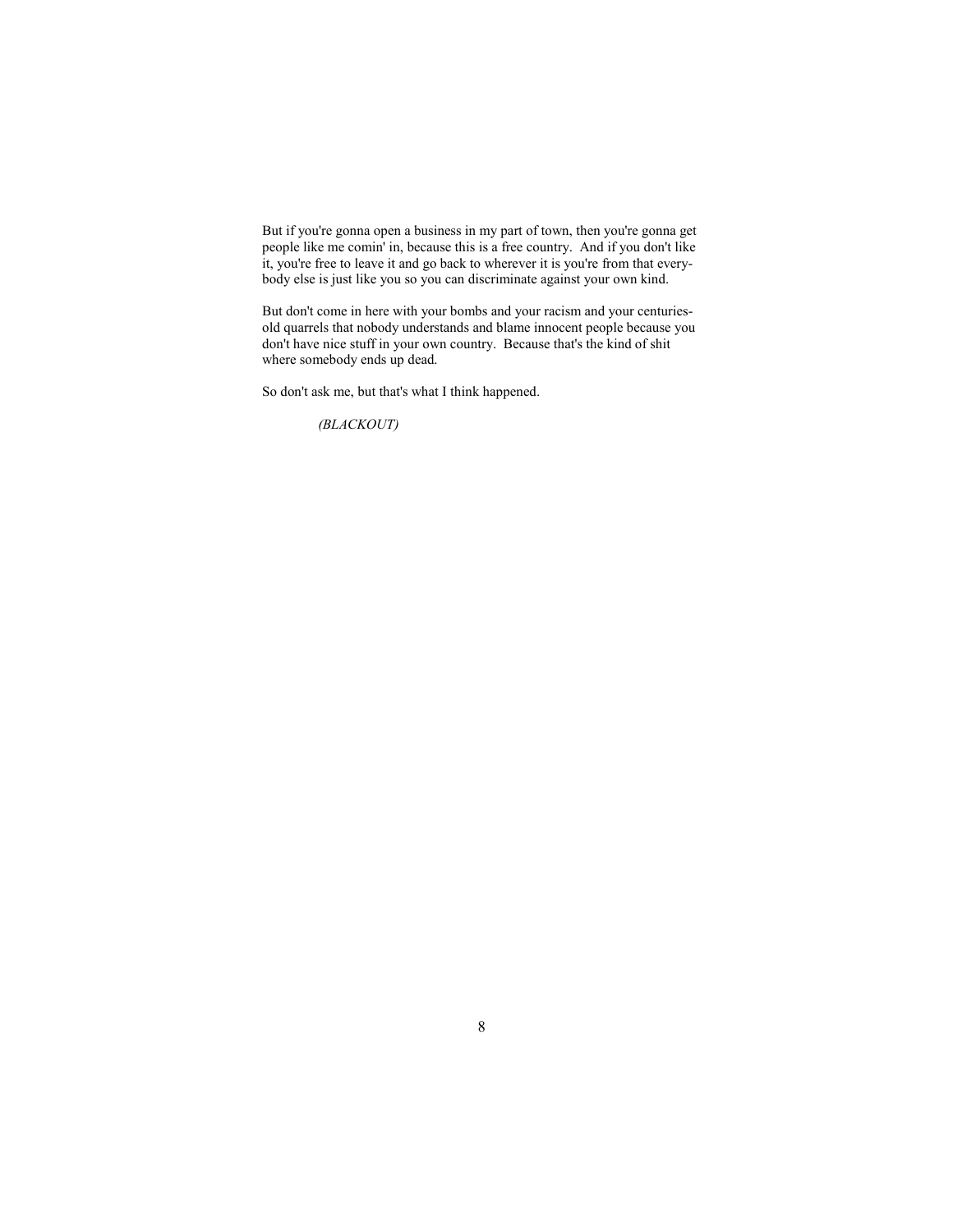### *Santa Worship*

*(LIGHTS UP on: a SATA WORSHIPPER in a red suit with white trim and wielding a Bible.)* 

Excuse me, can I ask you something? *(takes out a Bible)*  Have you accepted-- Wait, let me finish-- Have you accepted Santa Claus as your personal savior?

I know. You thought I was going to say the other guy. That's who I used to work for, you know.

But there was just so much negativity: Hate this, bomb that. No, bomb this, hate that. No, no, bomb everything.

A lot of times, when I was telling people about my personal relationship with you-know-who... they would run. They thought I was going to hurt them.

Which I would never do. But I know a lot of people who would. So I guess I understand.

Like my friend Kurt. He's a guy I used to witness around with. He had this thing he called the Bat of God. It was a Louisville Slugger that he modified for missionary work.

He sanded over the logo And carved a crucifix into the sweet spot. Or no, maybe it was a confederate flag. Whatever, same thing. And then he wrapped the handle in some fingerprint-resistant tape he got at a gun shop.

He always said, if you're gonna be pro-choice, You better be ready to play pro-ball.

Kurt was like the Barry Bonds of family values. I don't think I ever saw him miss. He was so good it was scary.

But that's the thing. You don't want people to be afraid of you. They should fear the Lord, sure. But if they start fearing you. Well, that's playing God, isn't it?

And then you're no better than the people who are involved in Cloning and gene splicing. And space travel.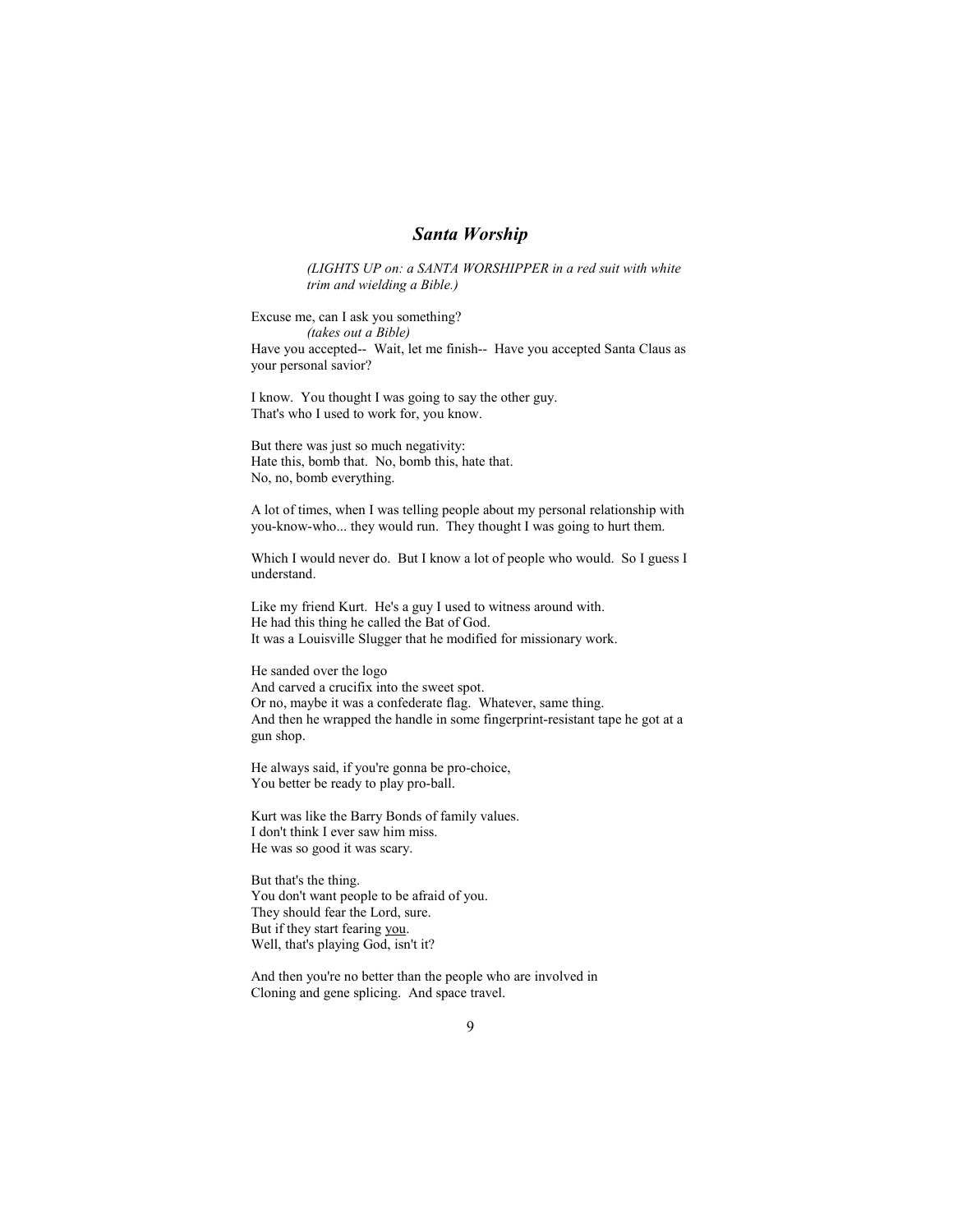And birth control, and soil conservation, And creating light, And healing the sick. And feeding the multitudes.

*(looks perplexed)* 

I never really understood why playing God is a bad thing, but it just is.

That's one of the reasons why I switched. Nobody ever gets mad at you for playing Santa Claus.

Not that I'm mad at you-know-who. But he's just so conflicted.

I mean, "Forgive us our trespasses as we forgive those who trespass against us"? That doesn't even make sense. I never trespassed against anybody.

And how are we supposed to get any good Supreme Court justices when youknow-who is famous for saying "Judge not, lest ye be judged"?

One time I was taking part in a candlelight vigil at a prison where a convicted murderer was scheduled to be executed. And I got in a big argument with one of those lunatics who thinks capital punishment should just be outlawed.

And she tried to tell me that, if you-know-who were alive today, that he would be against the death penalty. Right. Like, just because he was executed by the Romans under false pretenses, that somehow that makes him soft on crime.

I told her, "Who are you to tell me what you-know-who would do?" And then she called me a "hatemonger" and threw some red paint on me.

*(looks a little disturbed)* 

Like that's supposed to symbolize something.

And I started thinking... You know, maybe you-know-who is the problem. Because this sort of thing never happens to me at my day job. I get along with just about everybody there. It's only when I try to talk to people about the immaculate conception. Or the infield fly rule. Or the true meaning of Christmas. That they get all defensive.

And that's when it hit me... Christmas! Santa Claus!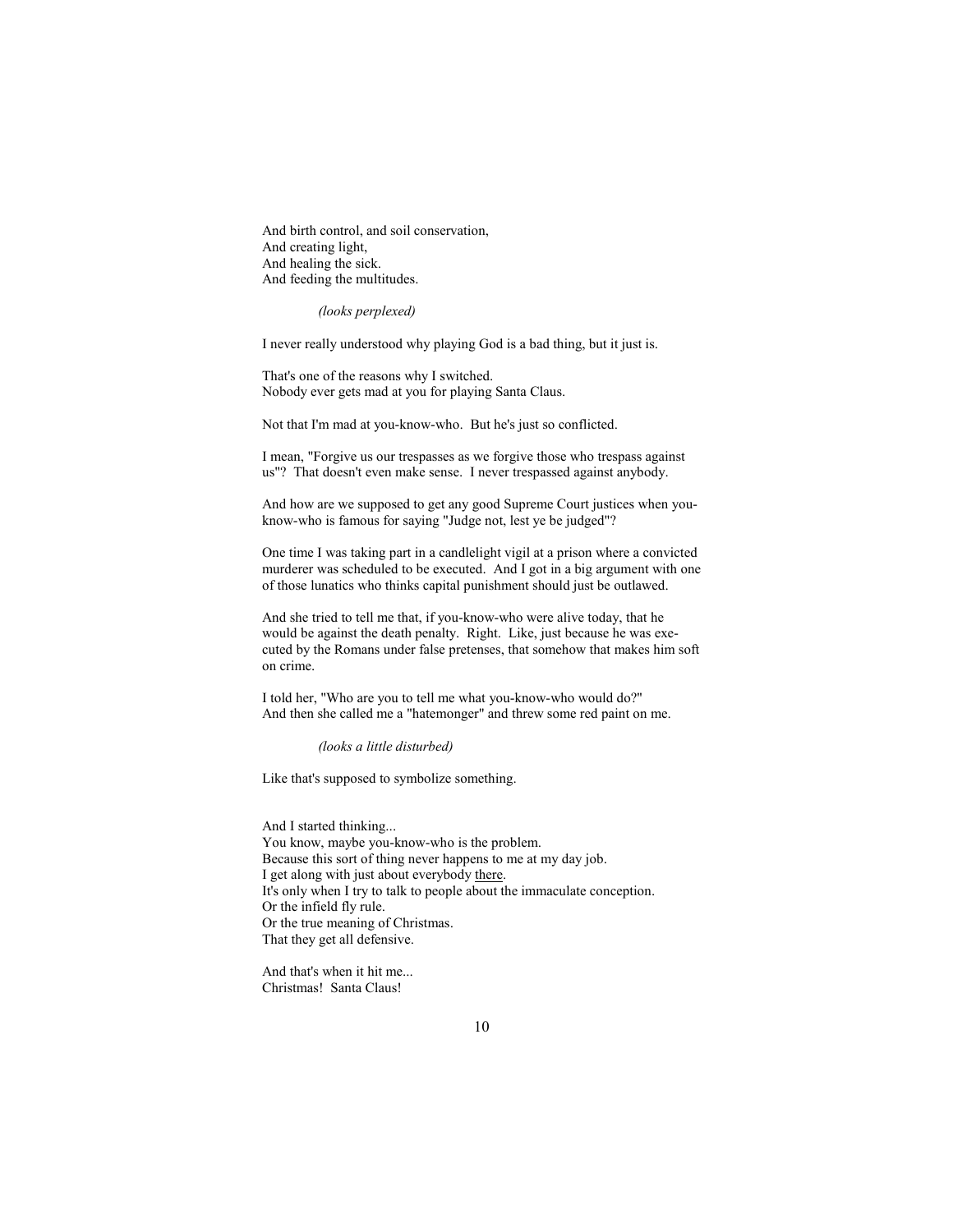Everybody loves Santa Claus

And he's a lot like you-know-who but without all the baggage. Except for the one big one. And it's full of toys.

He's not Jewish, so there's half your problem right there.

And the suit is already red, so even if you get blood on it, it doesn't show as much.

And all of the core values are the same. So you're not missing anything. You've still got good and evil. Only now it's called naughty and nice. And instead of sending you to hell you get coal in your stocking. So it's less controversial.

And talk about loving your neighbor! When's the last time you-know-who went house to house and left presents under everybody's trees?

So that's why I converted to Santa-nism

And I got my friend Kurt to help me write the Santa-nic Bible. It's pretty much like the regular bible, only when you get to the New Testament, we had to cross out all the you-know-whos and put Santa Claus instead.

And there's 8 tiny disciples instead of 12.

*(reading:)* 

"And Santa Claus said, Suffer the little children to come unto me. And they came bearing gifts of milk and cookies for his reindeer. And Santa Claus said, Merrily merrily I say unto you. Fear not, for I bring you good tidings of great joy, which shall be to all people. And to all a good night. Ho ho ho!"

*(closes the Bible)* 

He's knocking at the chimney to your heart. Won't you let him in?

 *(BLACKOUT)*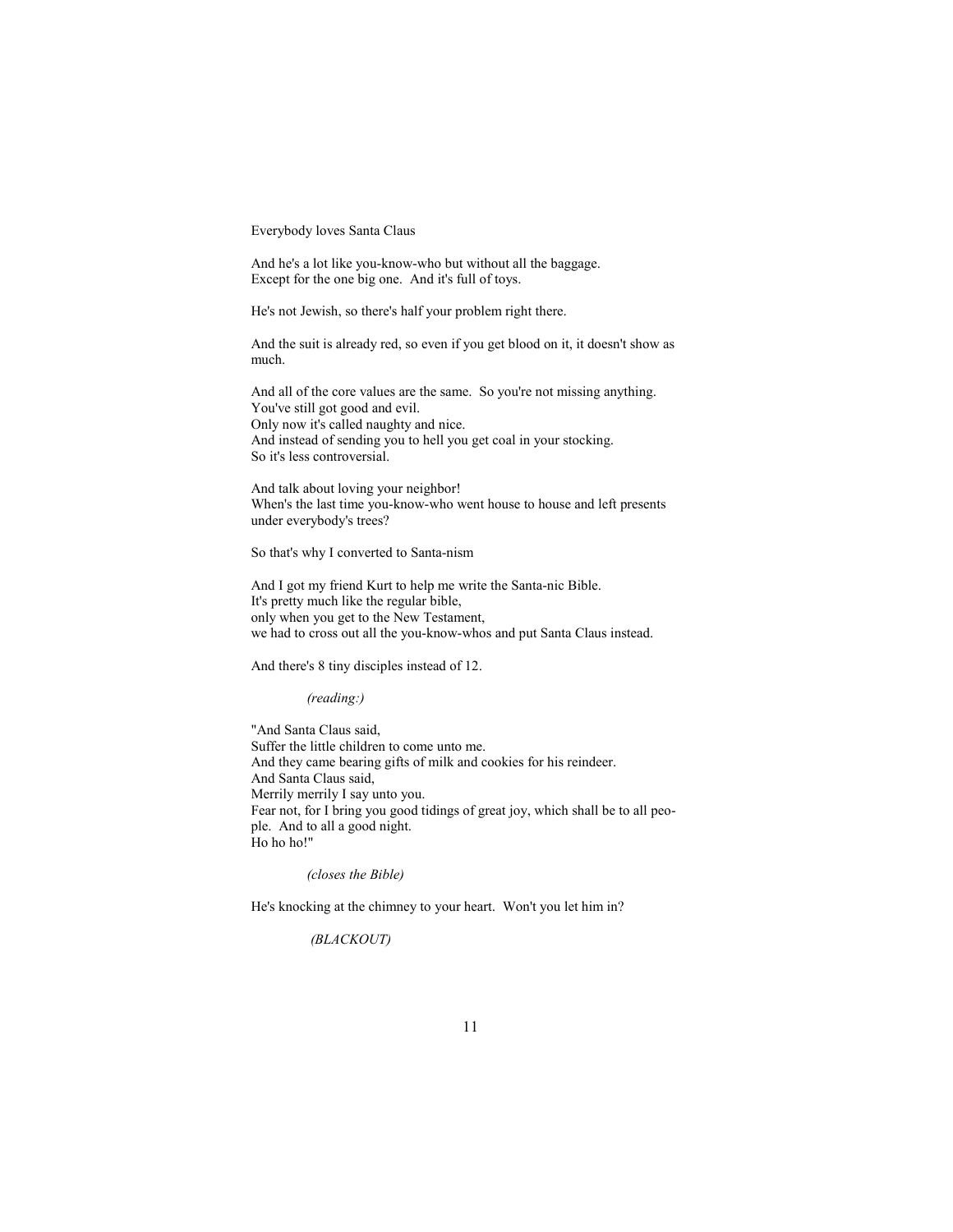## *Popophilia*

*(A VIRGIN is reading a gay male porn magazine. She wears an extremely large crucifix on a chain around her neck. She politely sets the magazine aside.)*

I'm saving myself. For the pope. Not just any pope. The current pope.

Because no way I'm fucking a dead man.

*(She fidgets with her crucifix.)* 

He's kind of sexy, don't you think? The pope. There's just something about him. He seems so... *infallible*.

Just makes you want to fuck him up. *(giggles)*

He's really not my type, normally. I think he's a little old for me. I mean *old* old. Like deathbed old.

But that's okay, I just need him for one night.

I bet he's like a 50 year old once you get him in the sack, though. All that pent up fornication.

It's tough being a virgin. Trust me, I know. Celibacy sucks ass.

I know it's hard to believe, in this day and age. But I've been saving myself since I was a kid. This isn't something I just decided to do yesterday, you know. I've been thinking about it for a long time.

When all the other little girls were trying on different boys' last names, I was thinking, one day, I'm going to be Mr. & Mrs. Pontiff.

Although I don't think they'll let us get married in a church. Even if he *is* the pope.

That's all right, though. I don't really believe in marriage anyway. I'm just in it for the papal semen.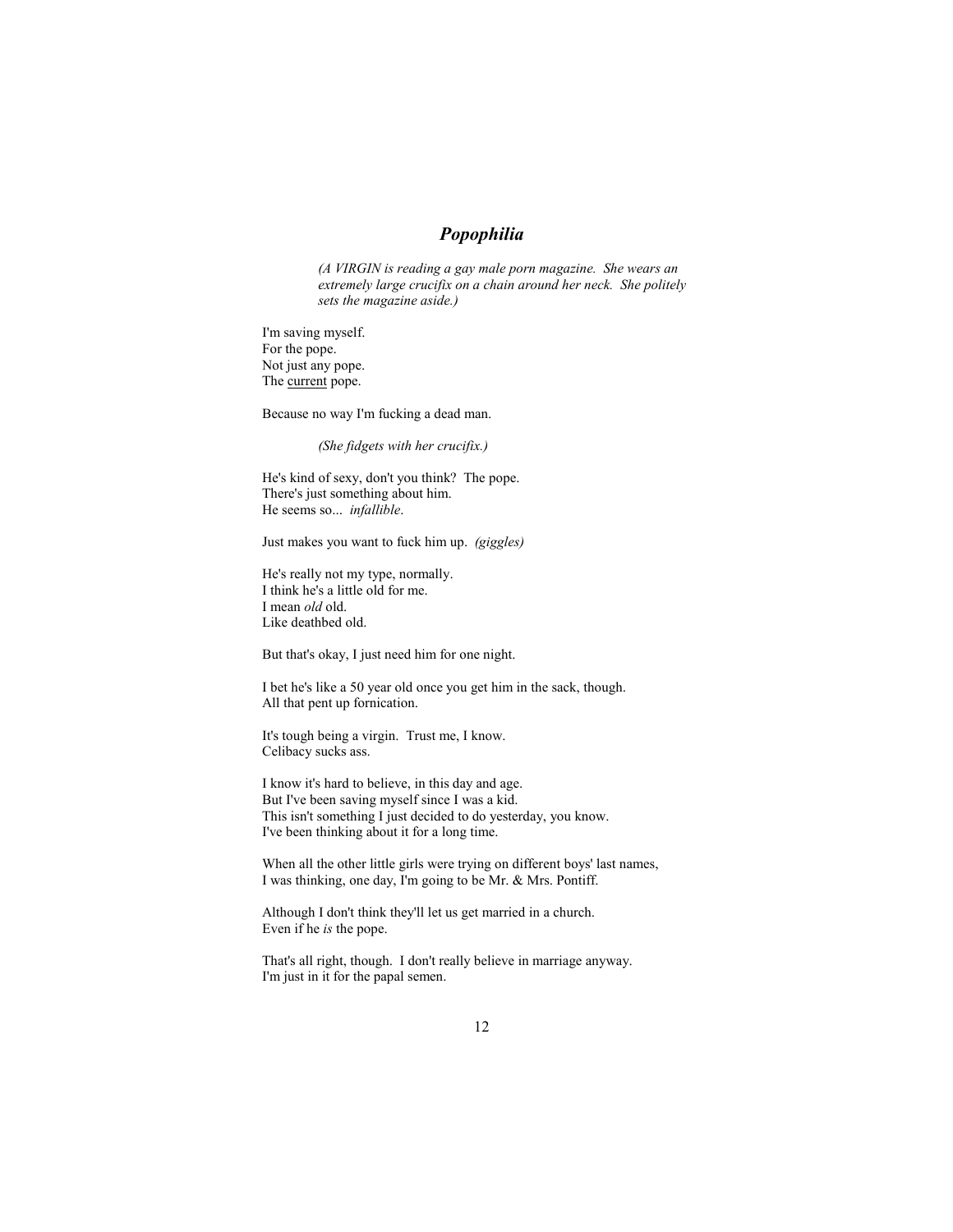And I know the only way I'm going to get it, is to be a total virgin when I finally meet him.

Because the pope is not going to have sex with just anybody.

It's like my boyfriend says, "You catch more bees with honey." My ex, I mean. Don't worry, nothing happened. I told you, I'm saving myself.

In fact, that's main reason we broke up. He kept pressuring me to go all the way. He wouldn't respect my decision to remain pure and chaste.

One time, I was sucking his cock, and he tried to tell me it wouldn't be a sin if we did it in the missionary position.

Yeah, right, like I don't know what missionaries do to heathens. I'm not stupid.

Boys will say just about anything for sex.

I told him, my body is a temple and the only little bishop that gets to come inside is the bishop of Rome.

I'm very committed to that. Hard core.

We're going to make a great couple. Me and the pope.

And I'm not kidding myself. I know this a long shot. I mean, the man's a catholic priest, for Christ's sake. So I brought some gay porn. And a baster. Just in case.

I hope he's at least partly straight, though. Because if I'm going to be with the pope, I'd really like to fuck him in the biblical sense.

Not that I'm religious. Not at all. I know that's hard to believe, in this day and age. But that's mainly why I'm doing this.

Because when half the world believes in something You better believe the other half better get with the program.

You don't want to be the only kid on the block who doesn't believe in the Easter Bunny, when all the other kids are collecting eggs.

You gotta say, "Yes, I believe in the Easter Bunny!"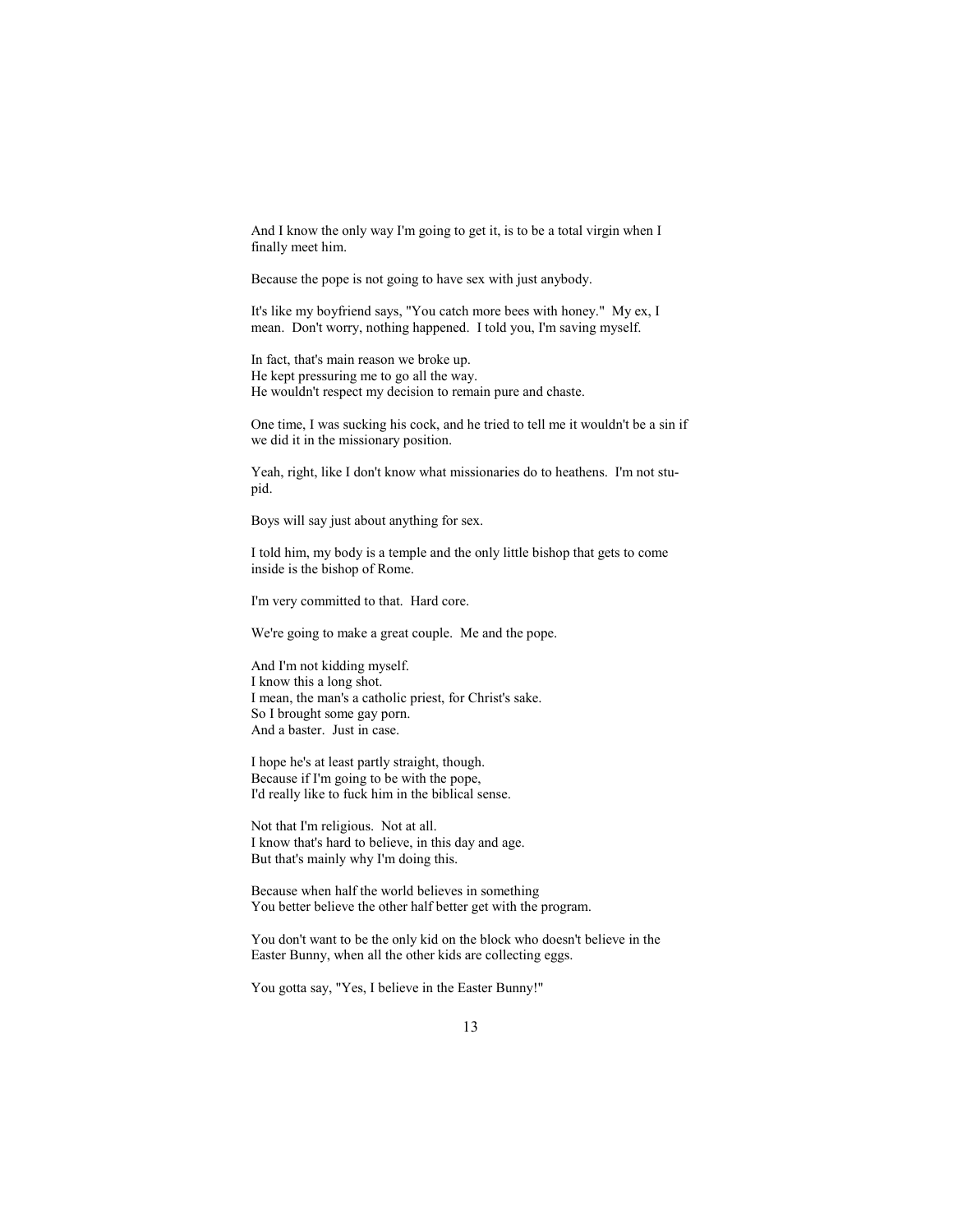I believe in an egg-laying magical *male* rabbit who's so into Jesus that he gives away his colorful unborn children every year to all the kids who go to catechism. Now sign me up for some candy!

*(She contemplates the crucifix.)* 

I bet you could fuck someone up with one of these.

*(She smacks it into her palm, like a hammer:)* 

BAM.

Or like this:

*(She waves the crucifix over an imaginary supplicant.)*  "You are forgiven! Go forth and sin no more!" *(giggles)*  "And if you do, then come on back and we'll try another parish."

When you look at everything that's going on in the world today, With all the violence and killing and atrocities. You really *have* to be on the side of the Christians.

Because they will fuck you up.

When I was twelve years old, I watched three junior high boys beat the hell out of a kid with leukemia, because he was against God. That's what they kept saying. I guess they found out he was gay.

And the whole time I was watching it, I kept thinking, why doesn't he just say, "I believe in Jesus, too! He had 12 male escorts, and for his last meal he made them eat his body. And drink his bodily fluids. He's practically a gay icon!"

I think that kid could have saved himself a good whipping if he just told them he was down with the Lord.

That's what I would do if I were in that situation. But I'm not a very good liar.

I tried to get baptized once. But when they asked me if I renounced Satan, I just couldn't keep a straight face. I asked them if I could renounce Darth Vader, too, while I was in the tub.

They threw me out of the church and told me not to come back.

That's why I want to have the pope's baby. Then they *have* to let you join the church.

You know, like the Virgin Mary. She was Jewish. But then she automati-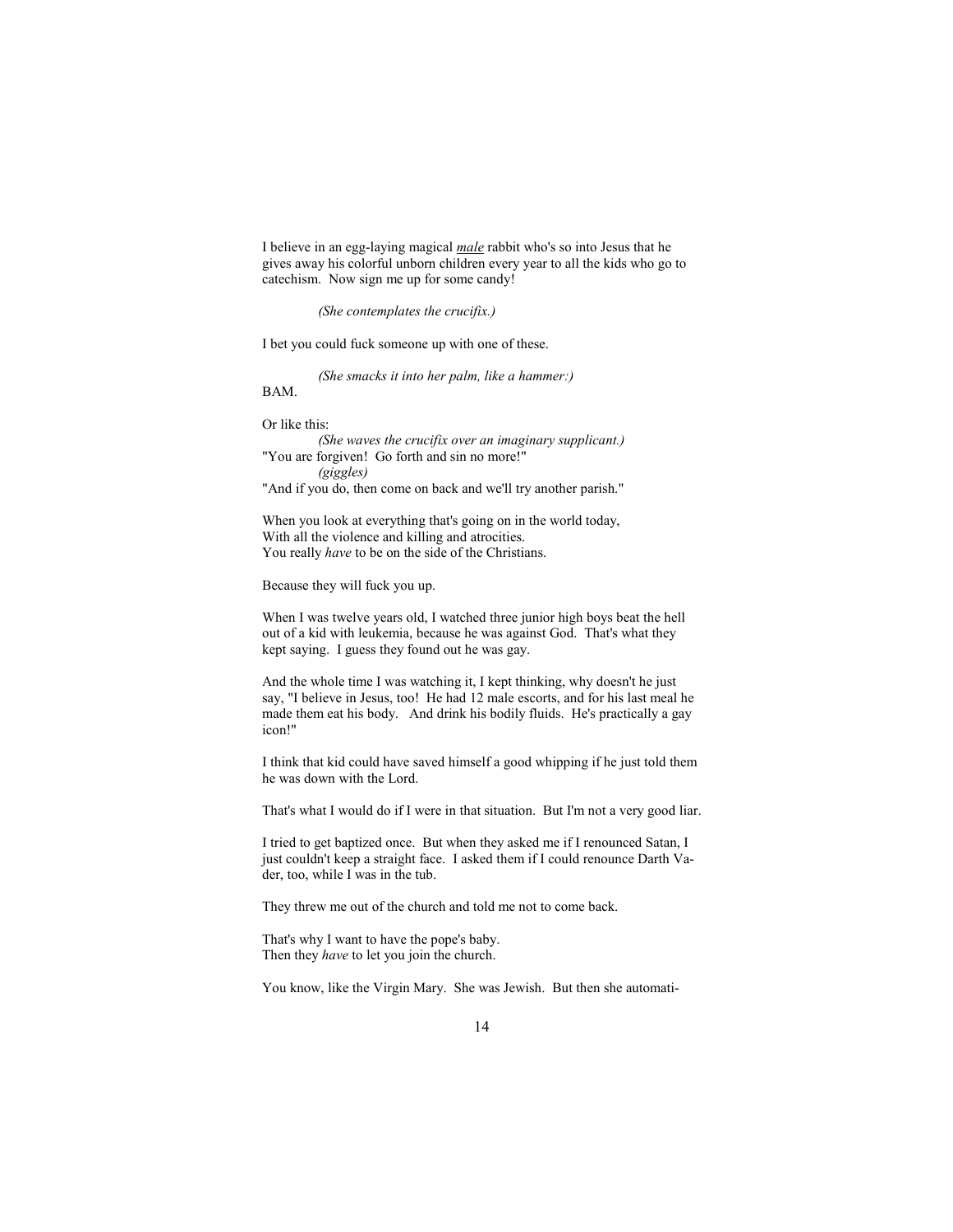cally got to be Catholic, after she had sex with God.

Now obviously *I* can't have sex with God. ...Because he's *not real*.

But the pope's real. I've seen him on TV.

And once you have the pope's baby you're set for life. Morally speaking.

I bet they give you a nice penthouse at the Vatican. And let you drive around in the bulletproof bubble car.

But you have to play your cards right.

You can't just go around telling everybody about it. Not during his lifetime. Because then it's a scandal and he's disgraced and disbarred. And then he's not the pope, he's just some dirty, old ex-priest.

And you can't wait too long after he's dead, either. Because then it's even more of a scandal. And obviously they think *you're* lying, because why didn't you say anything when he was alive? So then there's inquiries and blood tests. And it turns out you were telling the truth. But by then it's too late because now his reputation is completely besmirched.

And if he's a saint, then they have him de-sanitized And turn him into one of those anti-popes. That's what they have for when they find out later that a pope was a fuck up. They say "That one didn't count" and they make him an anti-pope.

But I've got it all figured out. What you have to do is: You come out with it *right at* the funeral. Because nobody's going to badmouth the pope at his own funeral. So you go right up to the coffin And you say, "Look, Cindy, there's your daddy."

And I'm not saying it wouldn't be awkward at first. Everyone would act all shocked and surprised. And a hush would fall over the room. But they know they can't drag you out and stone you to death right there in front of the body.

So there would be this really tense silence for a minute while they try to figure out the holiest way to kill you.

And somebody would get uncomfortable and say, "Oh, my, what an adorable little girl." To try to change the subject.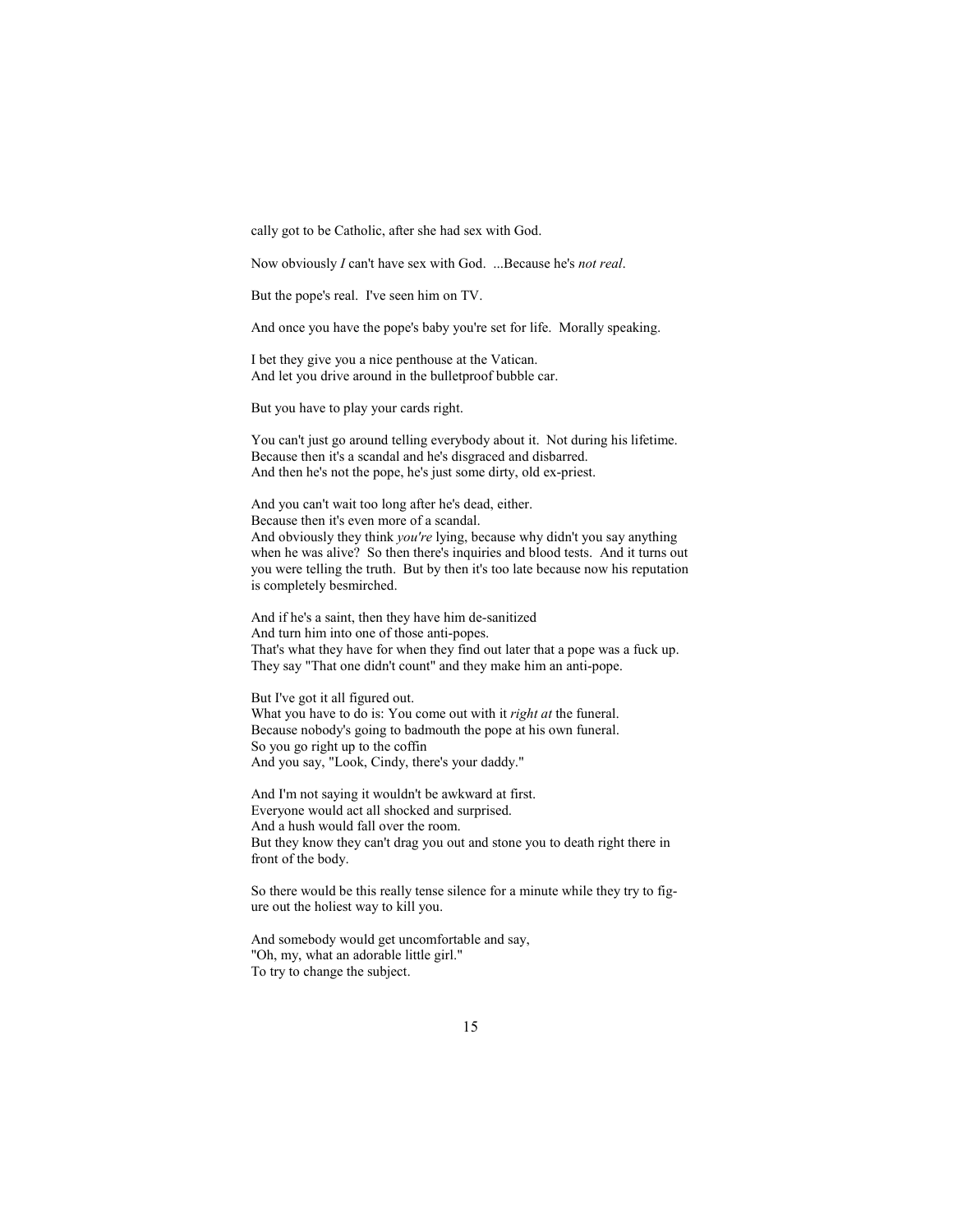And just like that, the ice would be broken. And everyone would crowd around. And all the nuns would want to hold the child. And all the bishops and congressmen would want to have their picture taken with the papal baby.

And then once some of those hit the newsstands, you're in. Because they can't pretend it didn't happen now. So they have to accept it and pretend like it was their idea in the first place. And once it's official, they turn you into some kind of living saint. And look after you. Because you're The Virgin Mother.

And then if anybody talks bad about you, they tie him to a fence and beat the hell out of him.

And after that, God can go fuck himself.

And all it takes is a little papal semen.

*(She waves the crucifix over the audience in a blessing.)*

In nomine patri, et filii, et spiritu sanctu. ...BAM.

*(BLACKOUT)*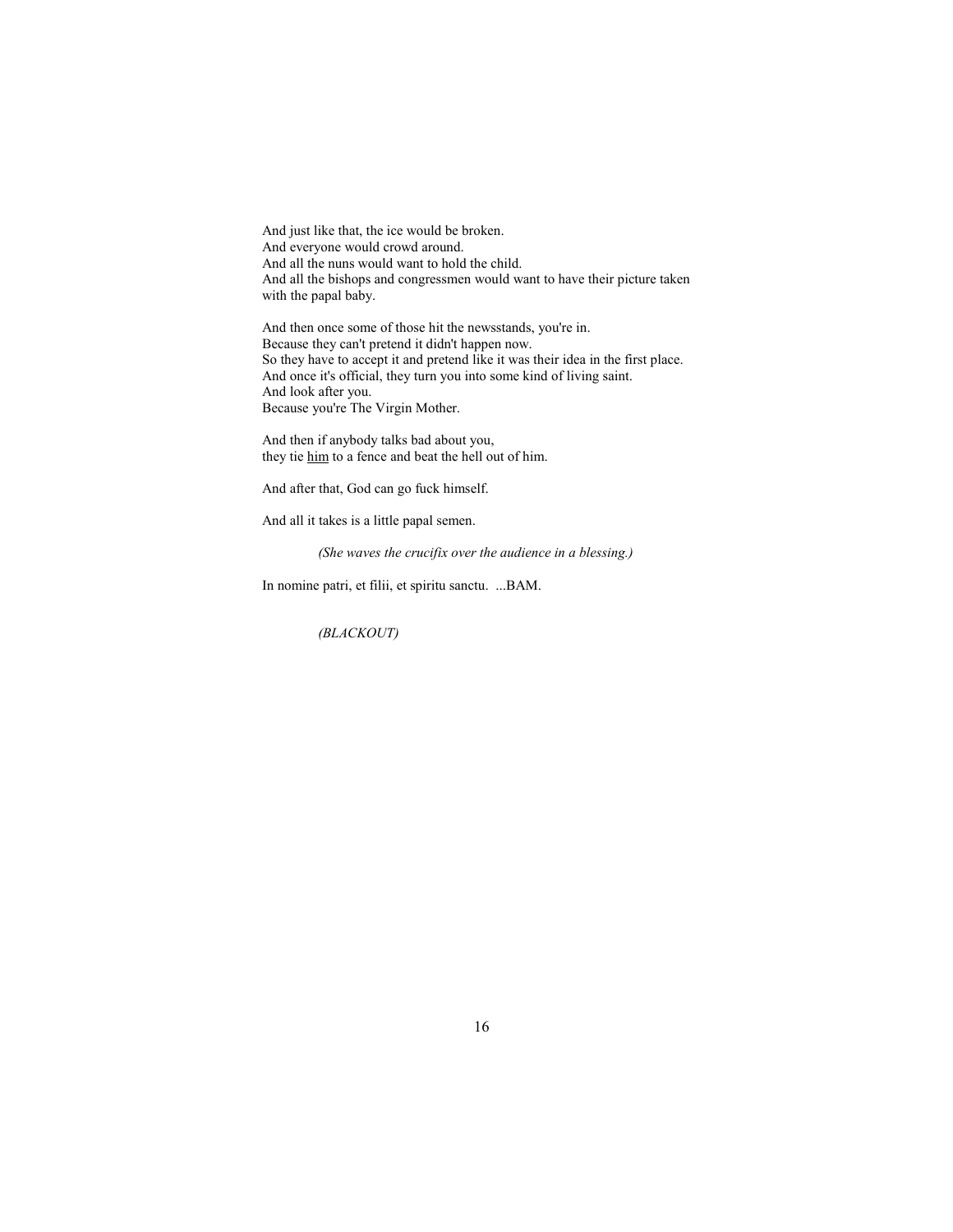## *None-Believer*

#### *(LIGHTS UP)*

I've never met anyone who believed in God. Not really. I don't think they exist.

Sure, you run into a lot of those "I go to church every Sunday" types. And the "My kid is an honor student at Sacred Hearts Middle School, so Honk if you love Jesus" bumper sticker people. Not to mention those "Doesn't this little gold crucifix make me look HOT in my catholic school girl outfit?" girls you see at the mall. And Lord knows I've seen my fair share of the "Sure, I believe in God, because if you ever disagree with me on anything, guess who that means YOU believe in?" crowd. They're everywhere.

But nobody who really means it.

You know how you can tell?

It's the look in their eyes when you pop the question. The BIG question. The one question none of them has an answer for:

The next time someone tries to tell you they believe in a higher power, just ask them this...

"Really?"

I've never seen anybody get that one right.

Usually, they just get all flustered and try to repeat whatever they said before. Or they panic and start babbling even more convoluted rationalizations, like they're still trying to convince themselves.

But no one's ever been able to look me in the eye with a straight face and just say this…

> Did I stutter? What part of "There is a God" don't you understand? I tell you the sky is blue and you say "Really?" like I'm out of my mind or something? I think *you're* the one who needs to have your head examined. Yes, of course, really! What are you, stupid?

You know what? Never mind, fuck you. Burn in hell. See if I care. I don't have time for this. I've got the Second Coming coming up. And I still gotta pack. So I'll tell you what. Let's just wait and see, why don't we?